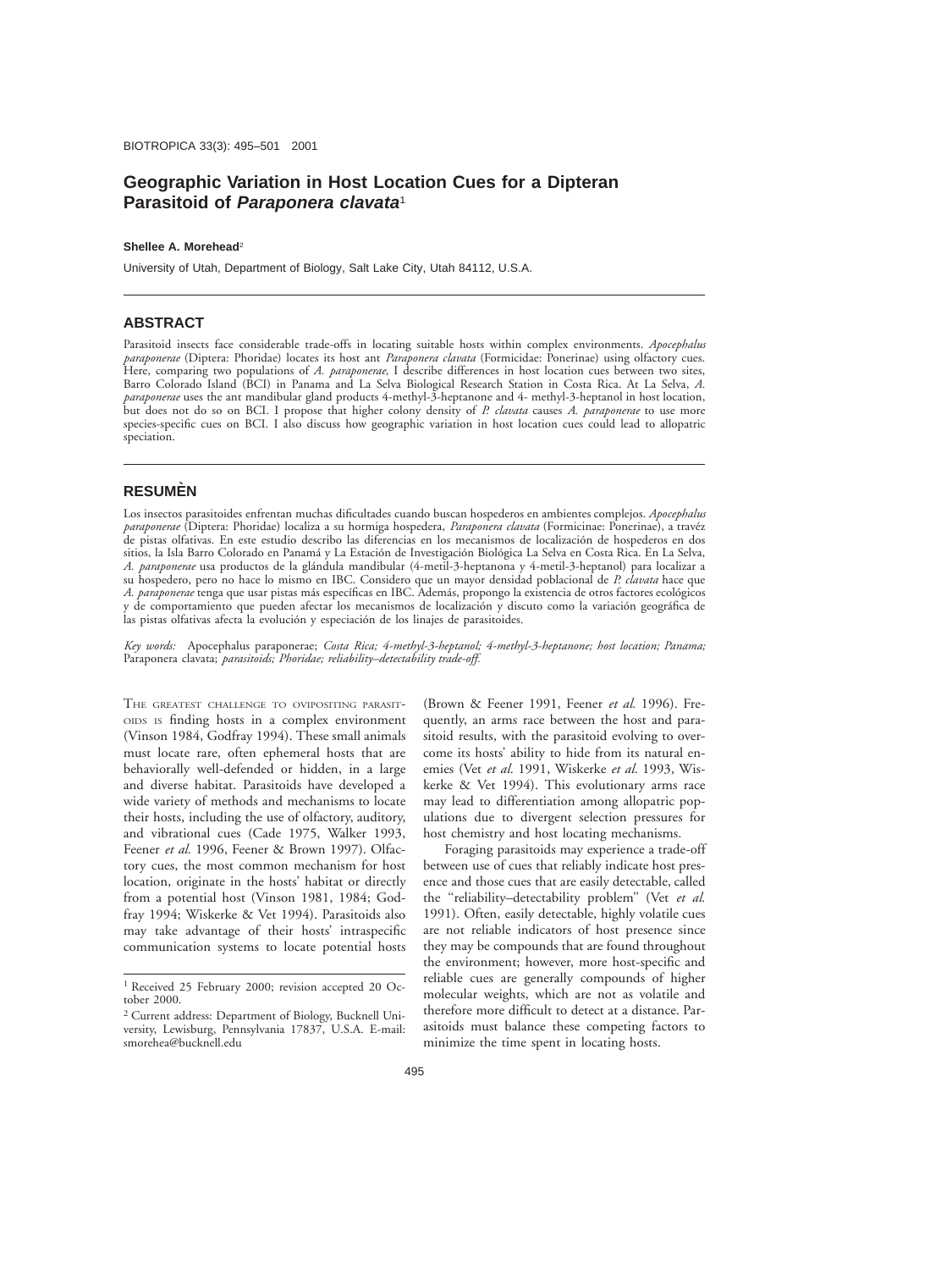## 496 Morehead

Parasitoids may encounter different hosts across their geographic range, and different parasitoid populations may modify the cues used to detect hosts. Associative learning, for example, is one mechanism by which parasitoids learn new cues associated with varying habitat use by hosts (Vet *et al.* 1991); however, the vast majority of studies describing host location cues and parasitoid foraging behavior are performed in the laboratory with organisms from one site, and do not identify geographic variation in host location (McCall *et al.* 1993, van Baaron & Nénon 1996). Geographic variation in host location cues within species may promote allopatric speciation through time by making host switching more likely (Thompson 1994).

In this study, field experiments showed that the long-range host location cues used by *Apocephalus paraponerae* (Diptera: Phoridae) to locate *Paraponera clavata* (Formicidae: Ponerinae), their primary host, differ between two tropical sites. I investigated variation in host location cues between the two populations and suggest that variation in host colony density may be an important factor in generating the geographic variation I describe. I also discuss how trade-offs within species between the use of reliable versus detectable cues may vary with changing resources or host abundances. Finally, I discuss the evolutionary implications of geographic variation in host location cues, including allopatric speciation.

## **METHODS**

STUDY SYSTEM.—*Apocephalus paraponerae* are attracted to injured workers of the ponerine ant *P. clavata.* Both male and female flies are attracted to injured workers of *P. clavata.* Mating, feeding, and oviposition occur at the host. Many females lay several eggs in one ant worker, and up to 40 eggs can be found in any given ant. Fly larvae develop rapidly within the ant hosts and emerge after about three days. In a population of *A. paraponerae* at La Selva, Costa Rica, flies located their hosts via two chemicals, 4-methyl-3-heptanone and 4-methyl-3 heptanol, found in the mandibular glands of *P. clavata* (Feener *et al.* 1996). These chemicals are believed to be part of the alarm communication system in ants (Hermann *et al.* 1984).

STUDY SITES.—Experiments were performed on Barro Colorado Island in Panama (BCI) from June through August 1996 and August and September 1997, and at La Selva Biological Research Station

in Costa Rica during June and July 1995, June and July 1997, and January through April 1998. BCI, which is located in Lake Gatun of the Panama Canal, receives *ca* 2500 mm of rainfall per year (Windsor 1990). La Selva is a well studied lowland tropical wet forest on the Atlantic slope of Costa Rica and receives *ca* 4000 mm of rain per year (McDade *et al.* 1994). *Paraponera clavata* and *A. paraponerae* are abundant at both sites. Voucher specimens were deposited with the Arthropods of La Selva (ALAS) project at La Selva, and with the insect reference collection at the Smithsonian Tropical Research Institute (STRI) in Balboa, Panama.

CHEMICALS USED IN EXPERIMENTS.—All experiments involving chemical attraction used a cotton ball containing a  $10 \mu l$  mixture of 4-methyl-3-heptanone and 4-methyl-3-heptanol in a 9:1 ratio. This amount  $(300 \mu g)$  and mixture was equivalent to that contained in a single worker of *P. clavata* (Hermann *et al.* 1984) and sufficient to attract flies at La Selva (Feener *et al.* 1996). These chemicals were mixed with olive oil in a 1:10 ratio of chemicals to olive oil. Olive oil helps to slow the oxidation and release rate of the chemicals but has no apparent effect on fly behavior (Feener *et al.* 1996). Controls were 100  $\mu$ l of olive oil on a cotton ball. I used two different batches of chemicals. One batch was the chemicals used for the experiments in Feener *et al.* (1996). I used these chemicals during 1996 at BCI and in the 1997 field season at La Selva. The other was a new batch from 1996 used in field seasons 1996 and 1997 on BCI, and in 1997 and 1998 at La Selva.

CHEMICAL LOCATION EXPERIMENT.—To locate (within the ant) the source of the long-range host location cues used by *A. paraponerae* on BCI, I asked which part of *P. clavata* workers (*i.e.,* the head, thorax, or abdomen) was most attractive, similar to the experiments of Feener *et al.* (1996) at La Selva. In these experiments performed during field season 1996 on BCI, *P. clavata* workers were cut into three parts (head, thorax, and abdomen) and placed in petri dishes 0.5 m apart in an equilateral triangle. For 15 minutes, the flies attracted to each part were collected with an aspirator and placed in plastic vials. The flies were counted and their sex determined under a dissecting microscope in the laboratory. I performed between one and four trials at each of nine *P. clavata* colonies.

CHEMICAL ATTRACTION EXPERIMENTS.—To test if chemicals known to attract flies at La Selva would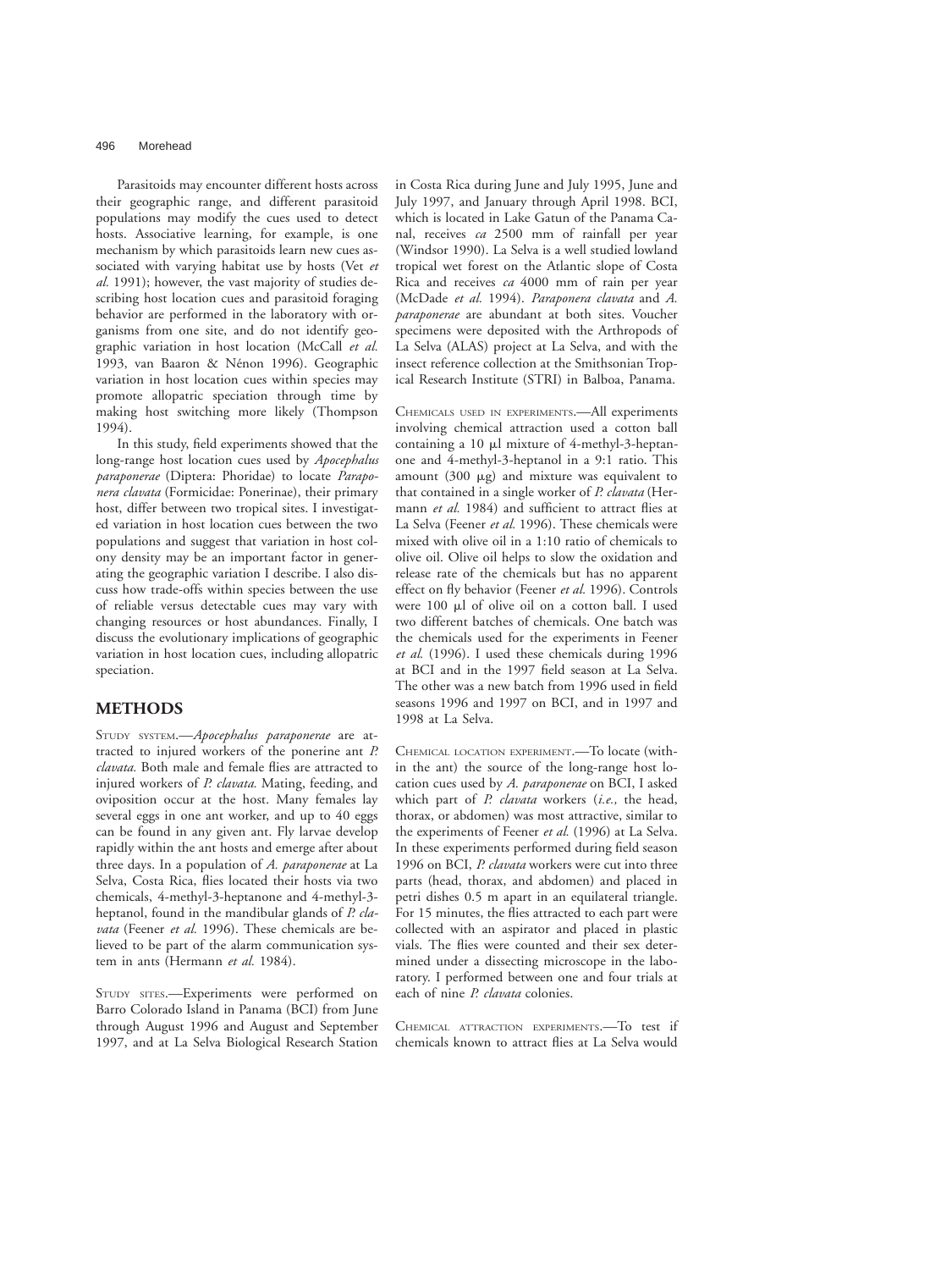function similarly at BCI, I carried out experiments on BCI during the 1996 and 1997 field seasons. I placed a pair of cotton balls, one with chemicals and one control, 1.0 m from a *P. clavata* nest entrance and 0.5 m from each other. I collected all flies attracted in 20 minutes using an aspirator. This experiment was performed between one and ten times at five different *P. clavata* colonies for a total of 25 trials. I compared the number of flies collected at the chemicals versus the olive oil control. The number of flies attracted at BCI was then compared to published results from La Selva.

ANTS WITH CHEMICALS EXPERIMENT.—On BCI and at La Selva, I determined if the addition of the mandibular gland chemicals would reestablish the attractiveness of headless ants to the flies. I performed a series of comparisons involving intact workers, headless workers, and headless workers with attractant chemicals added (hereafter called "test" workers). In all of the experiments, pairs of ants were immobilized by crushing the thorax. Headless workers were prepared by cutting off the head and removing it from the area at the time of the experiment. Workers were then placed on filter paper in small petri dishes, *ca* 1.0 m apart near a colony entrance. Three types of experiments were run: intact versus headless, intact versus test, and headless versus test. For each comparison, I performed one trial at each of six colonies at La Selva during 1995 and one trial at each of ten colonies on BCI during field season 1996. During each 15 minute trial, all flies attracted to the immobilized workers were collected with an aspirator. The flies were counted and their sex determined under a dissecting microscope in the laboratory.

MARK-RECAPTURE EXPERIMENTS.—At both BCI and La Selva, I estimated travel distance of the parasitoid by performing mark–recapture experiments. The assumption was that if the flies were traveling farther to locate odor sources, they would be less likely to be recaptured in the same location where they were marked. *Apocephalus paraponerae* were attracted to crushed *P. clavata* workers near colony entrances. The flies were aspirated into a plastic vial. Fluorescent marking powder was added to the vial, and as the flies moved around in the vial they coated themselves with the marking powder. If all the flies were not well marked, more fluorescent marking powder was tapped into the vial using a small paintbrush. When 15 to 20 individuals were collected and coated with fluorescent powder, the

flies were released at the point of capture. I did not determine the sex of the flies as they were marked.

To recapture the flies, one hour later I set out crushed *P. clavata* ants at the location where the flies were marked and released. For 20 minutes, I collected all the flies attracted to the ants. The flies were immediately placed on ice to prevent them from grooming and removing the marking powder. In the laboratory, I recorded the number of flies attracted to each ant. Using a black light, I identified the flies that were recaptured. This procedure was followed at ten colonies of *P. clavata* at both BCI and La Selva. A total of 236 flies was marked on BCI, and 162 were marked at La Selva.

COLONY DENSITY.—Recent estimates of *P. clavata* colony density are available for primary forest on BCI but not at La Selva (Belk *et al.* 1989; Thurber *et al.* 1993; R. Perez, pers. comm.). Previous studies at La Selva have estimated colony density in the arboretum or in secondary forest at La Selva; however, these may not reflect colony density in primary forest (Bennett & Breed 1985, Breed & Harrison 1989). To obtain data for colony density within primary forest at La Selva, I surveyed five 0.5 ha plots for *P. clavata* colonies. These plots, associated with the Carbono project, were subdivided into  $10 \times 10$  m subplots, each corner of which was marked by poles. I checked every tree within each subplot for *Paraponera* colonies. In general, the colonies were very obvious and formed a large mound of dirt at the base of trees; however, one colony was found nesting *ca* 30 cm above ground level within a tree buttress (Breed & Harrison 1989).

STATISTICAL ANALYSIS.—Results from the chemical location experiment on BCI were compared to published data from La Selva by pooling within body part across trials (because few flies were attracted in each trial) and then using log likelihood ratios (*G*-tests) between sites. The results of the chemical attraction experiments at both sites were analyzed by chi-square and sequential Bonferroni adjustment with an experiment-wide value of  $\alpha$  = 0.05 (Rice 1989). Results from BCI and La Selva in the ants with chemicals experiments were compared by pooling the number of flies attracted to each type of ant (*i.e.,* intact, headless, and test) within site and then testing between sites using log likelihood ratios (*G*-tests).

# **RESULTS**

CHEMICAL LOCATION EXPERIMENT.—The head was the most attractive part of *P. clavata* at both La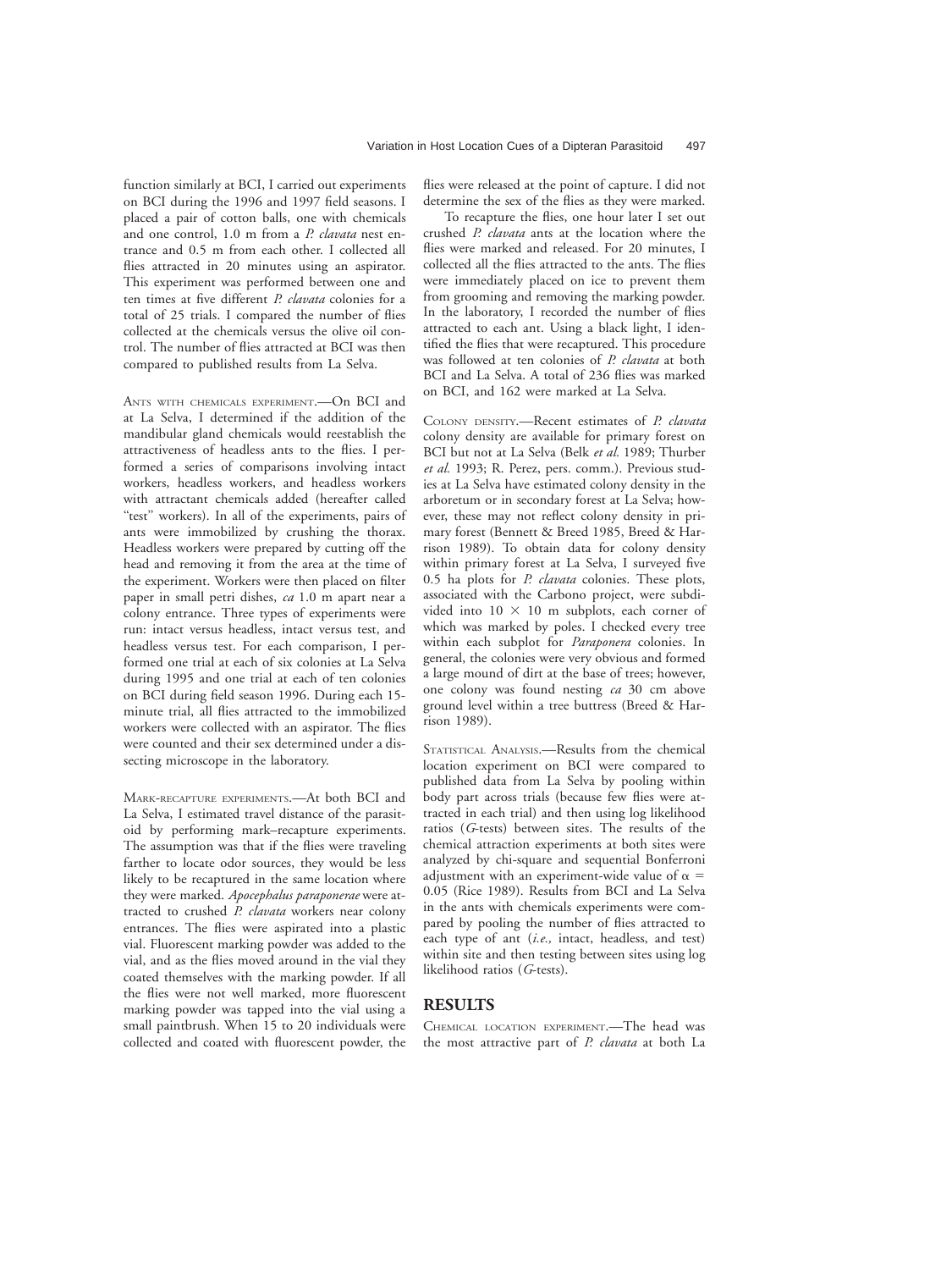



Selva and BCI (Fig. 1). At La Selva, the thorax was less attractive than the head and only two flies in seven trials were attracted to the abdomen (Feener *et al.* 1996). On BCI, the thorax and abdomen of *P. clavata* workers attracted almost equal numbers of flies, about half as many as the head, and the number of flies attracted to each body part at BCI differed significantly from La Selva ( $G = 42.36$ , df  $= 2, P < 0.00001$ ). The differences between sites suggest that even though *A. paraponerae* from both sites were attracted to volatiles found in the head of *P. clavata, A. paraponerae* on BCI were using those cues differently than *A. paraponerae* at La Selva.

CHEMICAL ATTRACTION EXPERIMENTS.—The chemical cues used by *A. paraponerae* to find their host *P. clavata* were sufficient in attracting the flies to experimental sites at La Selva (Feener *et al.* 1996), but the chemical attractants 4-methyl-3-heptanone and 4-methyl-3-heptanol were not sufficient on BCI. At La Selva, large numbers of flies were drawn to the chemicals offered separately or in combination, whereas on BCI, no flies were attracted to the chemicals alone. On BCI, the chemicals 4-methyl-3-heptanone and 4-methyl-3-heptanol were not attractants to *A. paraponerae* in 1996. In twenty-five 20-minute trials on BCI, no *A. paraponerae* flies were drawn to either the chemicals or to the olive



FIGURE 2. Chemical attraction experiment comparing *Apocephalus paraponerae* attracted to *Paraponera clavata* workers at BCI and La Selva. (a) Number of *A. paraponerae* attracted to intact (solid bars) versus headless (open bars) *P. clavata* workers. (b) Number of *A. paraponerae* attracted to intact (solid bars) versus test (crosshatched bars) workers. Test workers were headless *P. clavata* with attraction compounds (300 µg mixture of 4-methyl-3heptanone and 4-methyl-3-heptanol in a 9:1 ratio) added. (c) Number of *A. paraponerae* attracted to headless versus test *P. clavata.* \* indicates difference at  $P < 0.001$ .

oil control, while subsequent experiments performed at La Selva in 1997 (see below) did attract flies

ANTS WITH CHEMICALS EXPERIMENT.—At both La Selva and BCI, more flies were drawn to intact workers than to headless workers (Fig. 2a). Intact versus test workers were similarly attractive on BCI, but test workers were highly preferred at La Selva (Fig. 2b). Headless versus test workers were similarly attractive on BCI, but test workers were highly preferred at La Selva (Fig. 2c). There were slight increases in the number of flies attracted to test workers, indicating a possible weak attraction of the chemicals; however, these were not significant.

Comparing La Selva and BCI (Fig. 2a) showed no difference in the number of flies attracted to the test and headless workers ( $G = 0.64$ , df = 1,  $P =$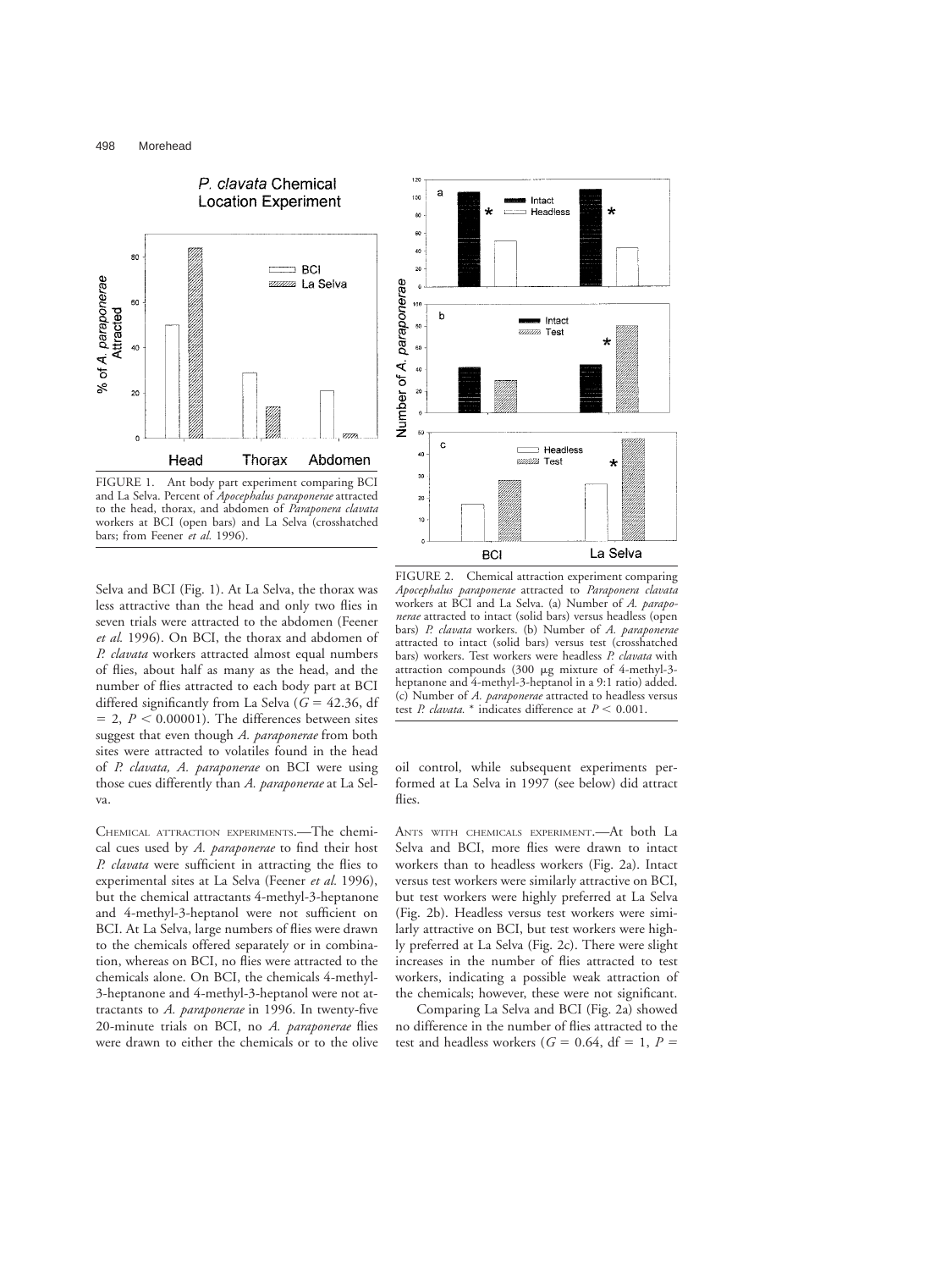0.2); however, the number of flies attracted to test workers, when compared to intact workers, at La Selva was greater than on BCI ( $G = 9.67$ , df = 1,  $P = 0.0015$ ; Fig. 2b). The attractiveness of headless versus test workers did not differ between locations  $(G = 0.05, df = 1, P = 0.8; Fig. 2c).$ 

MARK-RECAPTURE EXPERIMENTS.—At La Selva, 1.8 percent of the marked *A. paraponerae* were recaptured, whereas 15 percent of the marked flies on BCI were recaptured. The number of flies recaptured on BCI was significantly greater than at La Selva ( $\chi^2$  = 22.5, df = 1, *P* < 0.0001).

COLONY DENSITY.—Previous estimates of colony density in the arboretum at La Selva have yielded estimates of 6 colonies/ha, which was similar to BCI densities (Breed & Harrison 1989). In primary forest at La Selva, I found 6 *P. clavata* colonies in 2.5 ha. *Paraponera clavata* colonies in primary forest were possibly less dense at La Selva (2.4/ha) than on BCI (6/ha; Thurber *et al.* 1993).

# **DISCUSSION**

I describe the first reported example of geographic variation in host location cues for a phorid parasitoid. *Apocephalus paraponerae* on BCI uses a different set of long-range host location cues than at La Selva. Because greater numbers of flies were attracted to the thorax and abdomen on BCI, the chemical location experiments suggest that additional cues located in these body parts of *P. clavata* workers may be used by *A. paraponerae* in host location. At La Selva, 4-methyl-3-heptanone and 4-methyl-3-heptanol were sufficient to attract *A. paraponerae* (Feener *et al.* 1996); however, on BCI, the compounds were not sufficient to attract flies to *P. clavata.* Also, although the mandibular gland products did not increase the attractiveness of intact or headless workers on BCI, they significantly increased the number of *A. paraponerae* attracted to intact and headless workers at La Selva.

One result was contradictory: on BCI, intact workers attracted more flies than headless workers but not more than test workers, which were also headless. This could have been due to a weak attraction to the mandibular gland chemicals, counteracting the effect of headlessness. This was also supported by a weak but nonsignificant preference for test over headless workers. Alternatively, it may have been a type 2 error, and additional trials would reveal a preference for intact versus test workers. Weak attraction to the mandibular gland

chemicals is more likely, however, because more trials were performed on BCI during these experiments.

Mark–recapture experiments also revealed differences between La Selva and BCI. *Apocephalus paraponerae* on BCI were recaptured more frequently than at La Selva. These results suggest that the flies on BCI may move relatively shorter distances immediately after locating a suitable host, possibly do not travel great distances to locate hosts, and therefore were recaptured close to their original collection site.

Because higher colony density is predicted to produce higher rates of intraspecific aggression (Jorgensen & Black 1984) and intraspecific colonial aggression provides injured hosts, I hypothesize that BCI may have a greater potential resource base for *A. paraponerae.* Therefore, *A. paraponerae* need not go as far to find suitable hosts, resulting in more flies recaptured at the colony where they were marked. If this is true and hosts are more abundant on BCI, then one testable prediction is that individual females may lay fewer eggs per host at BCI, and females at La Selva may be selected to lay their entire egg load on one injured worker.

*Apocephalus paraponerae* on BCI may use more species-specific, less volatile cues when traveling shorter distances to potential host ants. If hosts are more available, finding hosts would be easier, and using host-specific cues (rather than easily detectable cues) would be advantageous to host location in an environment with many possible sources of the volatile cues. A number of ants, including the ponerine genus *Pachycondyla,* have 4-methyl-3-heptanone and 4-methyl-3- heptanol as mandibular gland components, and these highly detectable cues may not reliably distinguish *P. clavata* hosts from other possible odor sources. *Apocephalus paraponerae* on BCI may use more reliable higher molecular weight cues, possibly compounds found in the Dufour's or poison gland of the abdomen, to distinguish among a variety of potential hosts. *Apocephalus paraponerae* at La Selva may rely solely on the highly detectable (yet less reliable) mandibular gland chemicals to locate acceptable hosts because resources are more dispersed. Previous studies of host location and acceptance of *P. clavata* by *A. paraponerae* at La Selva have shown that flies also use short-range visual signals (in addition to surface cuticle chemicals) to determine if a host is suitable (Morehead & Feener 2000). Perhaps these additional visual and chemical cues differ between the two sites as well, but this has not been tested.

The geographic differences in host location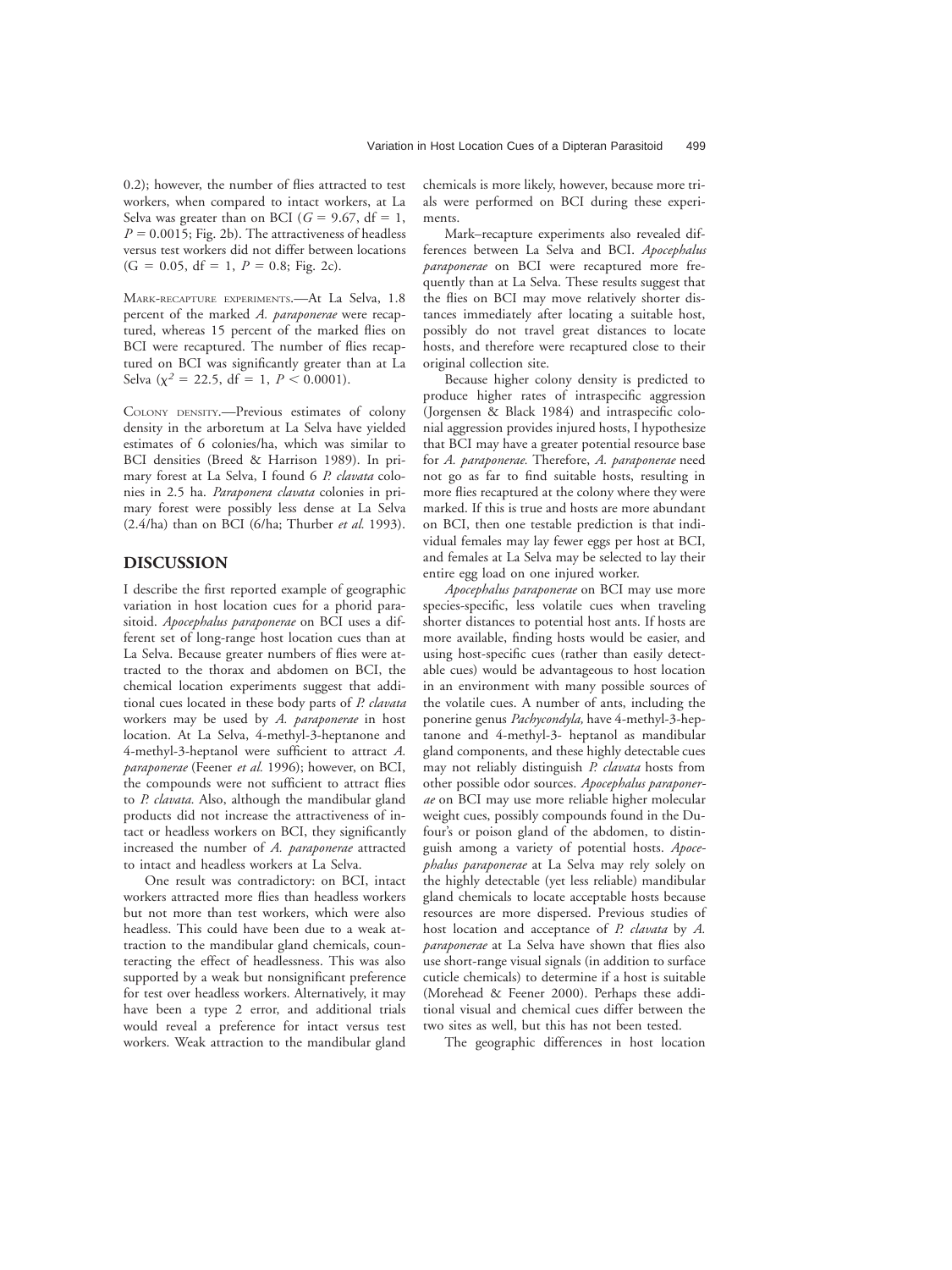### 500 Morehead

cues I describe were not due to species differences at the two sites. *Apocephalus paraponerae* attacking *P. clavata* at the two sites did not differ in mitochondrial DNA sequence (Morehead *et al.* 2001). Analysis of major mandibular gland chemicals of *P. clavata* revealed that the ants at both sites have the chemicals 4-methyl-3-heptanone and 4-methyl-3 heptanol (A. Attygalle, pers. comm.). These results were therefore not due to the *P. clavata* on BCI lacking the major mandibular gland chemicals 4 methyl-3-heptanone and 4-methyl-3-heptanol or to *A. paraponerae* species differences; however, there may be other chemical differences in the ants at the two sites that the flies are utilizing in host location.

Because many of the previous studies describing olfactory cues used in host location were performed in the laboratory, variation due to population differences could not be detected in many olfactometer experiments (van Alphen & Vet 1986, Turlings et al. 1993, van Baaron & Nénon 1996). My study suggests that intraspecific geographic variation may be an important factor in the ecology of these parasitoids, and it may go undetected in laboratory studies.

Geographic variation in host location cues can be an important factor in allopatric speciation (Thompson 1994). Biotic interactions and selective environments may vary across the parasitoid's geographic range. In the *A. paraponerae–P. clavata* sys-

tem, variation in host location cues correlated with changes in resource availability may lead to subsequent evolution of these populations. *Paraponera clavata* and *A. paraponerae* are common and widespread throughout Central and South America, and the populations described here represent the northern extent of their ranges. Therefore, further investigation into the extent of variation in host location cues across a wider geographic scale is necessary. Further study, in combination with examination of other possible ecological correlates, would enhance understanding the impact of host location cue variation on evolution in parasitoid systems and may support an olfactory mechanism for host switching.

#### **ACKNOWLEDGMENTS**

I thank the Organization for Tropical Studies, Smithsonian Tropical Research Institute, the Mellon Foundation, and the University of Utah Department of Biology for financial support of this project. Warmest thanks to the Carbono project managers, the Clarks, for allowing me to survey *Paraponera* colonies in the Carbono plots and for music nights. I am greatly indebted to D. Feener for support of this project. I also thank the staffs of Barro Colorado Island and La Selva Biological Research Station for logistical support, and W. Wcislo, R. Perez, J. Apple, and S. Giles for help in the field. D. Clayton, B. Brown, J. Seger, T. Kursar, D. Feener, B. Howlett, T. Floyd, J. Longino, and an anonymous reviewer provided helpful comments on this manuscript. E. Rodriguez assisted with the Spanish abstract.

#### **LITERATURE CITED**

- BELK, M. C., H. L. BLACK, C. D. JORGENSEN, S. P. HUBBELL, AND R. B. FOSTER. 1989. Nest tree selectivity by the tropical ant *Paraponera clavata.* Biotropica 21: 173–177.
- BENNETT, B., AND M. D. BREED. 1985. On the association between *Pentaclethra macroloba* (Mimosaceae) and *Paraponera clavata* (Hymenoptera: Formicidae) colonies. Biotropica 17: 253–255.
- BREED, M. D., AND J. HARRISON. 1989. Arboreal nesting in the giant tropical ant, *Paraponera clavata* (Hymenoptera: Formicidae). J. Kans. Entomol. Soc. 62: 133–135.
- BROWN, B. V., AND D. H. FEENER JR. 1991. Behavior and host location cues of *Apocephalus paraponerae* (Diptera: Phoridae), a parasitoid of the giant tropical ant *Paraponera clavata* (Hymenoptera: Formicidae). Biotropica 23: 182–187.
- CADE, W. 1975. Acoustically orienting parasitoids: fly phonotaxis to cricket song. Science 190: 1312–1313.
- FEENER, D. H. JR., AND B. V. BROWN. 1997. Diptera as parasitoids. Annu. Rev. Entomol. 42: 73–97.
- , F. JACOBS, AND J. O. SCHMIDT. 1996. Specialized parasitoid attracted to a pheromone of ants. Anim. Behav. 51: 61–66.

GODFRAY, H. C. J. 1994. Parasitoids. Princeton University Press, Princeton, New Jersey. 473 pp.

HERMANN, H. R., M. S. BLUM, J. W. WHEELER, W. L. OVERAL, J. O. SCHMIDT, AND J.–T. CHAO. 1984. Comparative anatomy and chemistry of the venom apparatus and mandibular glands in *Dinoponera grandis* (Guerin) and *Paraponera clavata* (F.) (Hymenoptera: Formicidae: Ponerinae). Ann. Entomol. Soc. Am. 77: 272–279.

JORGENSEN, C. D., AND H. L. BLACK. 1984. Territorial disputes between colonies of the giant tropical ant *Paraponera clavata* (Hymenoptera: Formicidae: Ponerinae). J. Ga. Entomol. Soc. 19: 156–158.

- MCCALL, P. J., T. C. J. TURLINGS, W. J. LEWIS, AND J. H. TUMLINSON. 1993. Role of plant volatiles in host location by the specialist parasitoid *Microplitis croceipes* Cresson (Braconidae: Hymenoptera). J. Insect Behav. 6: 625– 639.
- MCDADE, L. A., K. S. BAWA, H. A. HESPENHEIDE, AND G. S. HARTSHORN (EDS). 1994. La Selva: Ecology and natural history of a Neotropical rain forest. University of Chicago Press, Chicago, Illinois.